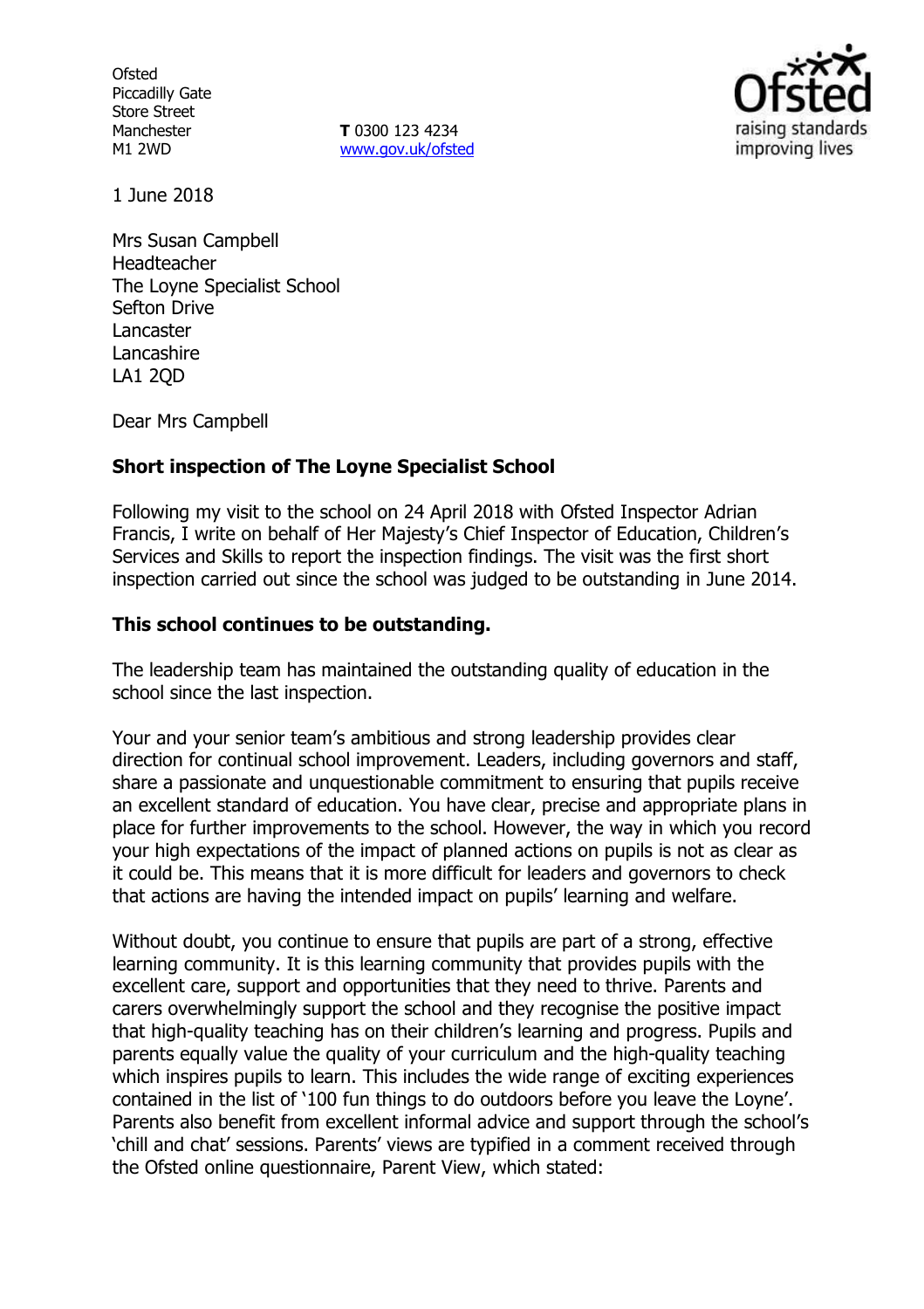

'The staff have the children at the heart of everything they do and I couldn't ask for anything more. They really do treat each child as one of their own and ensure that all the children can thrive. This is an amazing school!'

Such positive comments are only received because you ensure that the school's vision and mission are at the heart of your and your staff's work. Governors and staff share your high expectations and together you have successfully addressed the area for development identified at the school's last inspection. This related to enhancing further the role of the school in promoting good practice in other schools in the locality. Your strong leadership has ensured that systems and procedures for the sharing of expertise and resources have been formalised and they are now having a positive impact on other schools. You have developed the use of the school's website to allow other schools to access specialist resources and expert advice by using an online referral system. Experts from your staff regularly support local schools by providing specialist support and training. They deliver a series of successful training events known as 'host days'. Your school is held in high regard by special educational needs coordinators (SENCos). It now provides support and advice about special educational needs (SEN) and/or disabilities for a range of schools in the local community and across a wide geographical area in three local authorities.

# **Safeguarding is effective.**

The safety and safeguarding of pupils lie at the heart of the school's culture. Leaders and governors have ensured that safeguarding arrangements are of high quality and fit for purpose. Knowledgeable staff meticulously implement the school's policies relating to safeguarding. Statutory checks are carried out on the suitability of staff to work with pupils.

Staff have up-to-date knowledge of safeguarding, including that relating to online safety. Staff are extremely vigilant about the potential risks that pupils may face and they undertake detailed and high-quality risk assessments for learning activities to ensure that pupils are safe. Records are appropriate and scrupulously kept. Leaders share information with parents and the appropriate authorities effectively to ensure pupils' safety. Governors have ensured that the appropriate monitoring and filtering arrangements are in place for the school's internet connection.

### **Inspection findings**

■ The school's curriculum is extremely well designed. It reflects leaders' clear intent to provide pupils with the opportunities that they need to learn. A strong emphasis is placed on promoting the core skills that pupils will need to successfully develop their independence and succeed in their future lives. Where appropriate, pupils in key stages 4 and 5 study a broad and well-balanced range of subjects which enable them to achieve nationally recognised accreditations. Learning activities that promote communication, literacy and numeracy skills are carefully woven into a highly practical curriculum that prepares pupils well for their next stages of education, employment or training. For example, first-aid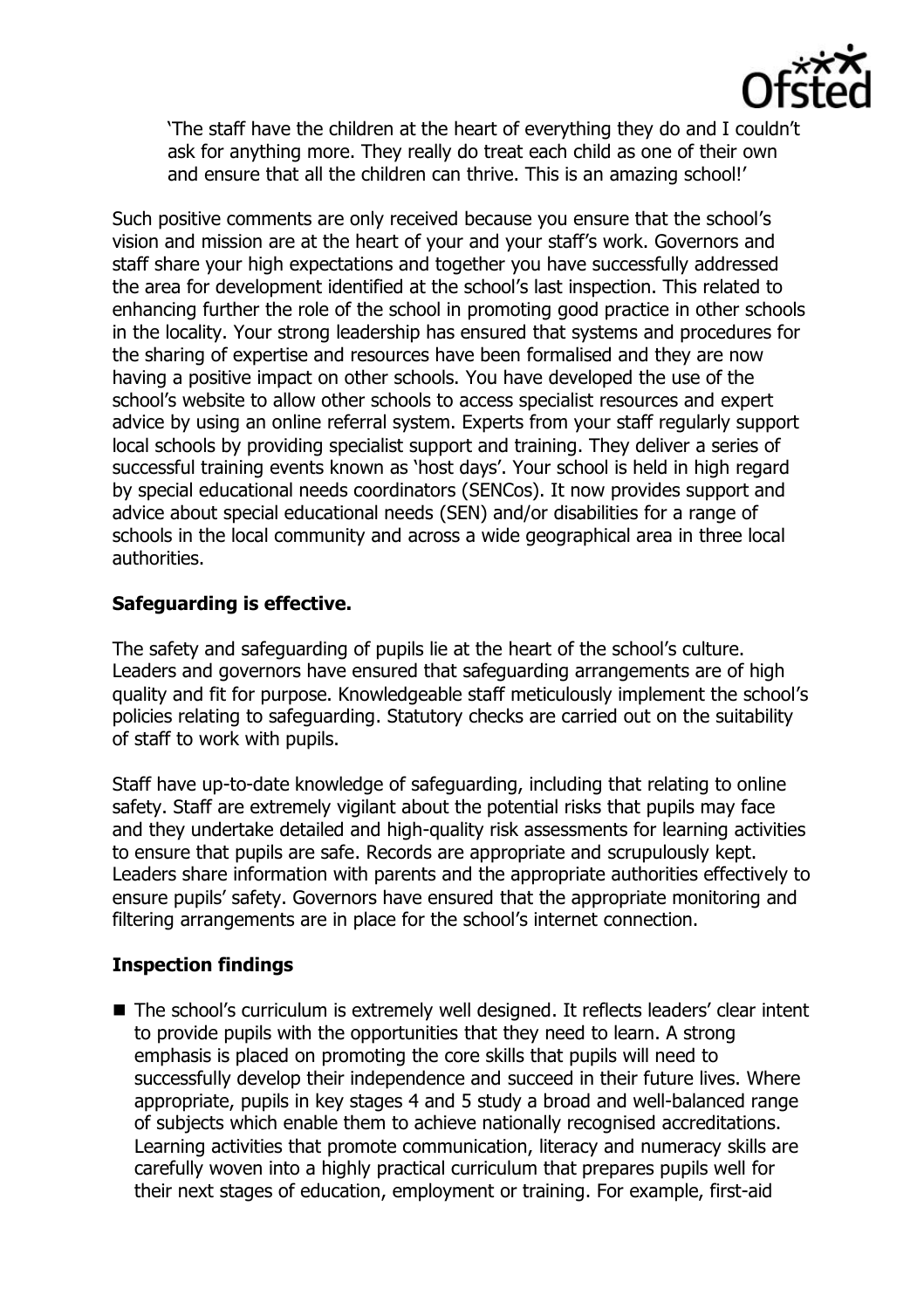

skills taught throughout the school in role-play scenarios provide pupils with highquality opportunities in which they develop their confidence and communication skills. Learning is highly personalised and closely linked to pupils' individual needs. Personal learning times are embedded into pupils' timetables and these ensure that each pupil receives the additional guidance, therapy and support that they need. Leaders' development of strong links with several local businesses ensures that a growing number of opportunities are available for pupils to develop their confidence and apply their skills to the world of work. For example, pupils successfully undertook a wide range of roles in a local hotel during a recent 'takeover day'. Other pupils continue to gain valuable experience from working in retail placements, on local college courses or in job placements in the school. However, leaders recognise that further work is required to challenge some community perceptions of pupils' employability. Nearly all pupils who leave the school at the end of key stage 4 or 5 continue in education, training or supported employment.

- $\blacksquare$  The quality of teaching continues to be a strength of the school. Teachers care deeply for their pupils and have a profound understanding of their needs, which they use to excellent effect to promote learning. Teachers and other adults have high expectations of pupils and routinely set challenging activities that promote pupils' excellent progress from their starting points. The well-considered, wide range of therapy and learning activities meet pupils' needs closely, capitalise on their interests and ensure that pupils receive the levels of challenge that are appropriate to their needs. Teachers' and teaching assistants' excellent use of carefully crafted questions guides pupils' learning and effectively develops pupils' decision-making skills. Teachers' and other adults' use of technology to support learning is outstanding. The use of specialist software and digital devices is highly effective and ensures that pupils have equality of access to the curriculum. Teachers make excellent use of digital systems to record their sharply focused observations. They also use these systems to assess carefully the often very small steps of improvement that pupils make in their learning. Teachers review this analysis carefully to inform their planning and build upon pupils' successes. As a result, pupils grow in confidence and strongly develop their knowledge and skills. They frequently overcome considerable barriers to learning and make strong progress from their starting points.
- Leaders have a shared high expectation for the attendance of pupils at the school and they monitor pupils' absences meticulously. Well-considered and effectively implemented procedures ensure that the reasons for any pupil's absence are swiftly checked. Senior leaders' frequent analysis of absence data ensures that trends or concerns are quickly identified and appropriate actions implemented to address them. This includes the provision of support for the pupil's family. Registers of pupils' attendance are precisely kept using the correct codes. Schoolbased information indicates that overall attendance for pupils of statutory school age was close to the national average for mainstream secondary schools in 2017 and above that of other special schools. A small number of pupils do not attend school for extended periods. This is typically for appropriate reasons that are closely linked to pupils' SEN and/or disabilities. These reasons include the need for pupils to attend frequent or extended hospital appointments, or illness related to their specific conditions. Leaders ensure that absent pupils receive high-quality